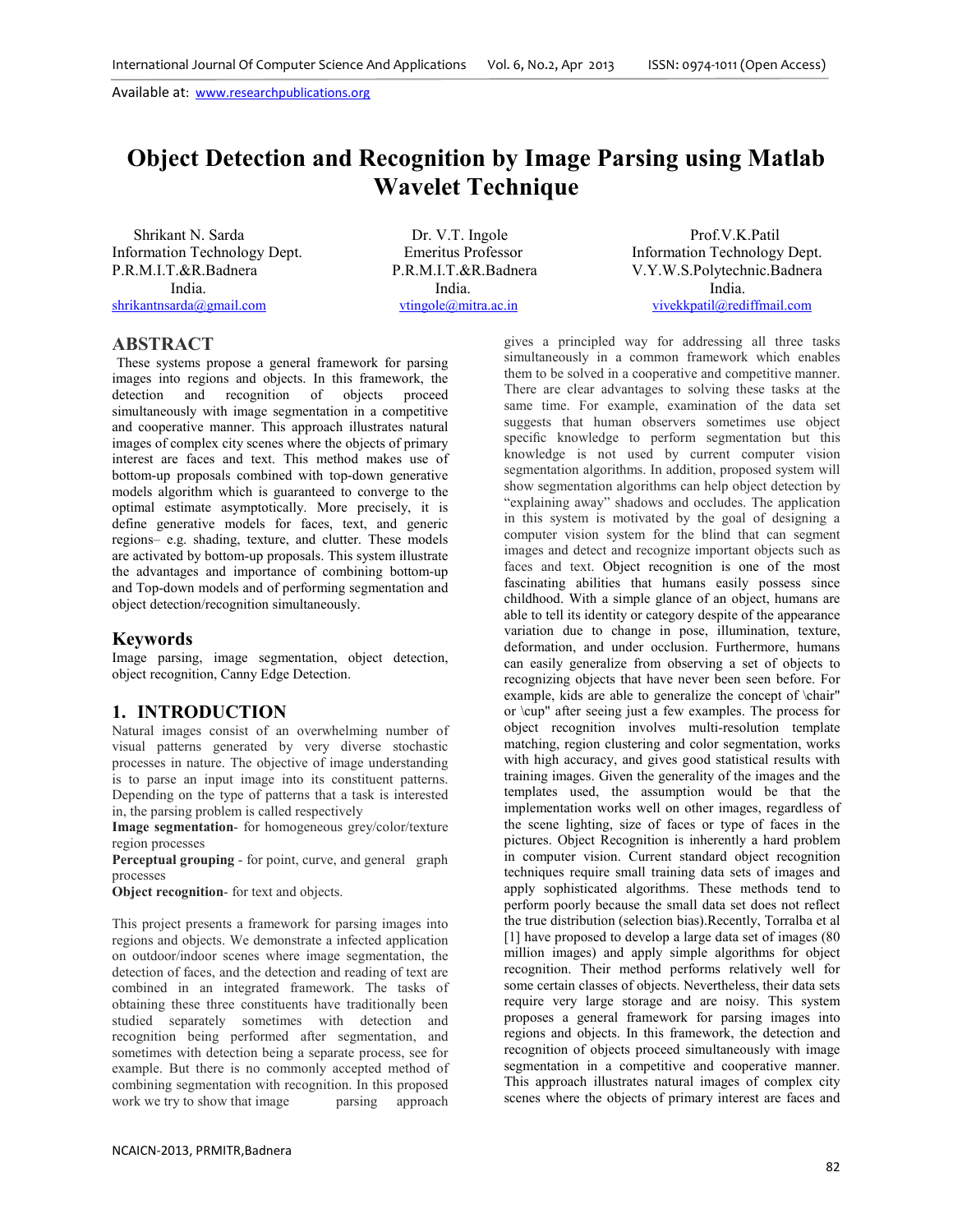text. This method makes use wavelet algorithm which is guaranteed to converge to the optimal estimate asymptotically. More precisely, this system wills define generative models for faces, text, and generic regions for e.g. shading, texture, and clutter.

## **1.1 Objectives of Image Parsing**

This proposed system defines image parsing to be the task of decomposing an image I into its constituent visual patterns. The output is represented by a hierarchical graph  $W$ — called the "parsing graph". The goal is to optimize the Bayesian posterior probability *p*(*W<sup>j</sup>* I). Figure 1 illustrates a typical example where a football scene is first divided into three parts at a coarse level: a person in the foreground, a sports field, and the spectators. These three parts are further decomposed into nine visual patterns in the second level: a face, three texture regions, some text, and a point process (the band on the field), a curve process (the markings on the field), a color region, and a region for nearby people. In principle, we can continue decomposing these parts until we reach a resolution criterion. The parsing graph is similar in spirit to the parsing trees used in speech and natural language processing [32] except that it can include horizontal connections (see the dashed curves in Figure 1) for specifying spatial relationships and boundary sharing<br>between different visual patterns. patterns.



 **Fig 1: Image parsing example** 

As in natural language processing, the parsing graph is not fixed and depends on the input image(s). An image parsing algorithm must construct the parsing graph on the fly1.Our approach is built on previous work on Data-Driven Markov Chain Monte Carlo (DDMCMC) for recognition, segmentation, grouping and graph partitioning Image parsing seeks a full generative explanation of the input image in terms of generative models,  $p(I_iW)$  and  $p(W)$ , for the diverse visual patterns which occur in natural images, see Figure 1. This differs from other computer vision tasks, such as segmentation, grouping, and recognition. These are usually performed by isolated vision modules which only seek to explain parts of the image. The image parsing approach enables these different modules to cooperate and compete to give a consistent interpretation of the entire image. The integration of visual modules is of increasing importance as progress on the individual modules starts approaching performance ceilings.

### **2. LITERATURE REVIEW**

Graph theory studies the properties and relationships of the vertices and edges in a graph. It has been widely applied to solve practical problems in network topology, traffic routing, and software structure analysis. It has also been applied in design pattern detection to calculate the similarity between the classes (vertices) in different systems (graphs) using the similarity score and iterative algorithm proposed in Kleinberg proposed link analysis method to find the main hub and source nodes for web pages. Blondel [2] generalized this idea to an iterative algorithm for computing the similarity score of two vertices. This similarity score algorithm for design pattern detection has been applied in [9] by first encoding the source code and design patterns into different feature matrixes. For example, the value of  $X_i$  in the generalization matrix represents the inheritance relationship between classes  $i$  and  $j$  (1 means true and 0 means false). The generalization matrixes can be created to represent the generalization relationships between any pair of classes in both the source code and the design patterns to be matched. Besides generalization, other features are encoded in matrixes similarly. Second, a similarity matrix *S* is defined that the value of *Sij* represents the similarity score between class *i* in a design pattern and class *j* in the source code. *S*  can converge via Blondel's algorithm. The limitation of this approach is that the algorithm can only calculate the similarity between two vertices, instead of two graphs. High similarity score of two vertices does not guarantee a match between two sets of vertices. Let us use an example to illustrate this limitation, where the Permission to make digital or hard copies of all or part of this work for personal or classroom use is granted without fee provided that copies are not made or distributed for profit or commercial advantage and that copies bear this notice and the full citation on the first page. To copy otherwise, or republish, to post on servers or to redistribute to lists, requires prior specific permission and/or a fee, higher the cell value is, the more similar the corresponding pair of vertices are. For example,  $SX<sub>l</sub> = l$  represents that vertex *X* of Graph A is the most similar to vertex *1* in Graph B. Similarly, vertex *Y* of Graph A is the most similar to vertex *2* and *3* in Graph B. However, high similarity score of each pair of vertices does not guarantee a high degree of similarity of two graphs with multiple vertices and edges. The main reason for this problem is that the similarity score only represents the degree of similarity between a vertex in the source graph and a vertex in the target graph.

## **3. PROPOSED ALGORITHM**

- **1.** Select an Images set as a training set.
- **2.** Apply Wavelet noise removing method to remove noise in images.
- **3.** Segment a training Images using canny edge detection method to divide an images based on its internal content shape.
- **4.** Save Training set Images.
- **5.** Select an Input Image(Test Image)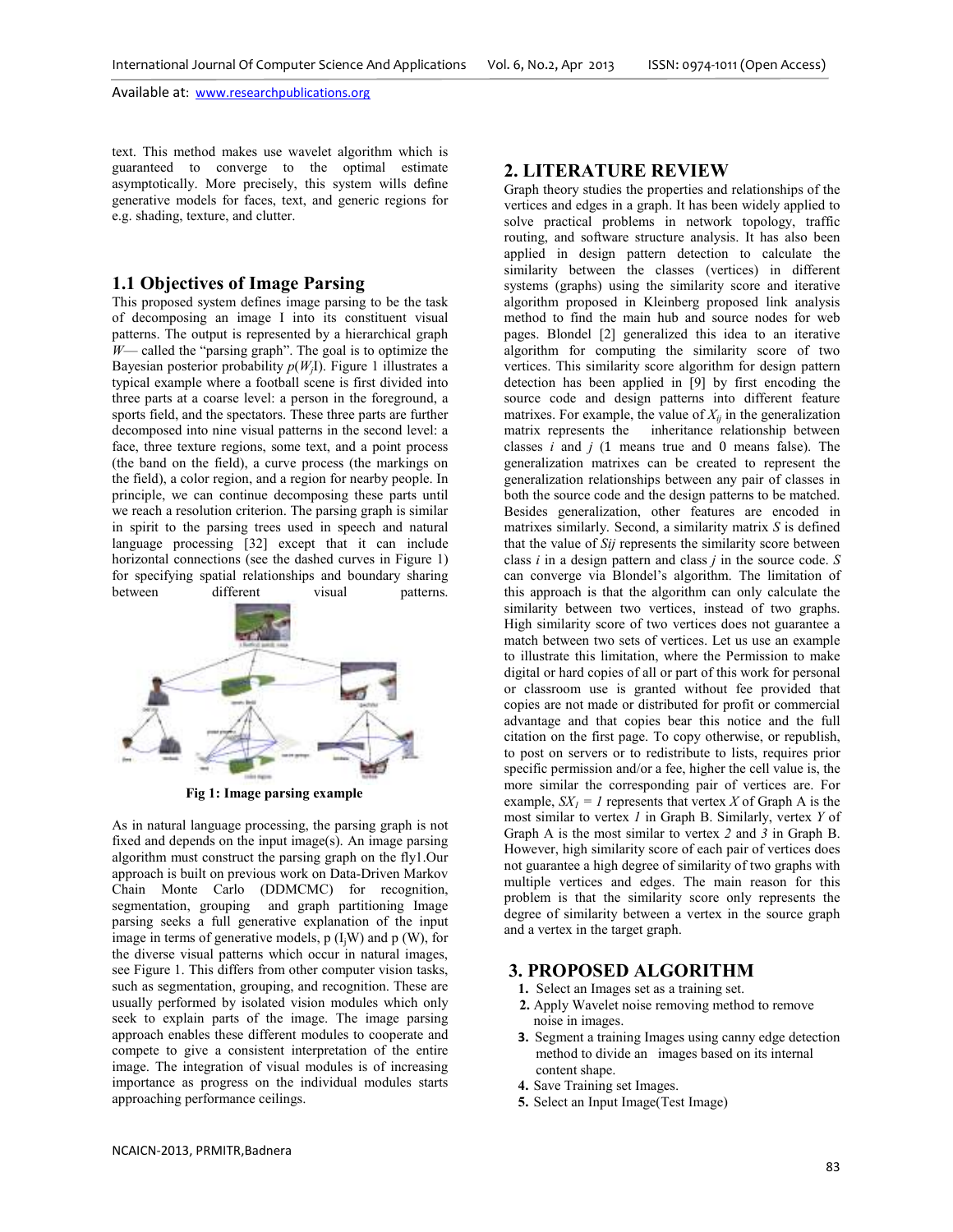- **6.** Apply step 3 on test image.
- **7.** Match Segments based on their Shape using Eigen values.
- **8.** Display matched Image name from training directory as a parse image.
- **9**. Save Result.



**Fig3.1 Training Images segmentation** 







#### **Fig 3.3 Training & Test Image Segments Matching**

In this project we create a system that is useful to find the object that is present inside the image. In this we first take a image as an input for which we have to find the object. After selecting the input image we have to focus on the target image. After getting both input image and target image we compare the size of both the image. If the size of input image is greater than target image then we proceed with our system otherwise we are going to focus on the input image. If the above criteria get satisfied then we create the sub matrixes of both the images for example we create 3 X 3 matrixes. After creating the sub matrixes we compare both the sub matrixes of both the image. This Matrix can be created with the help of pixels present in both the images. If matching found then we concludes that the given object is found in the other image. The object is shown as an output by creating red boxes on that object. The output object image is displayed and the co ordinates of that object that is the height and width from top and bottom in the form of coordinates.

#### **3.1 Wavelet Denoising Method**

In image processing, wavelets are used for instance for edges detection, watermarking, texture detection, compression, denoising, and coding of interesting features for subsequent classification [2]. Image denoising by thresholding of the DWT coefficients is discussed in the following subsections. The principles of image denoising using the DWT are analogous to that for signals described above. For images, we need to extend our work to two dimensions. To compute the two-dimensional DWT of an image; we decompose the approximations at level j to obtain four matrixes of coefficients at level  $j + 1$ . These four matrixes for single level decomposition using db4 displayed in Fig. 3c are, clockwise, the approximations and the horizontal, vertical and diagonal details of level1.



**Fig 3.4 wavelet Base Image denoising** 

As shown in the scheme in Fig. 3.5, first, we convolve the rows of the image, or generally the matrix of the approximations at level *j*, with a low-pass and a high-pass decomposition filter *ld*[*n*] and *hd*[*n*], respectively. Then we down sample both resulting matrixes by 2 keeping every even column. Second, we filter each of the matrixes by their columns using the previously mentioned filters. Then we down sample all four resulting matrixes by 2 keeping